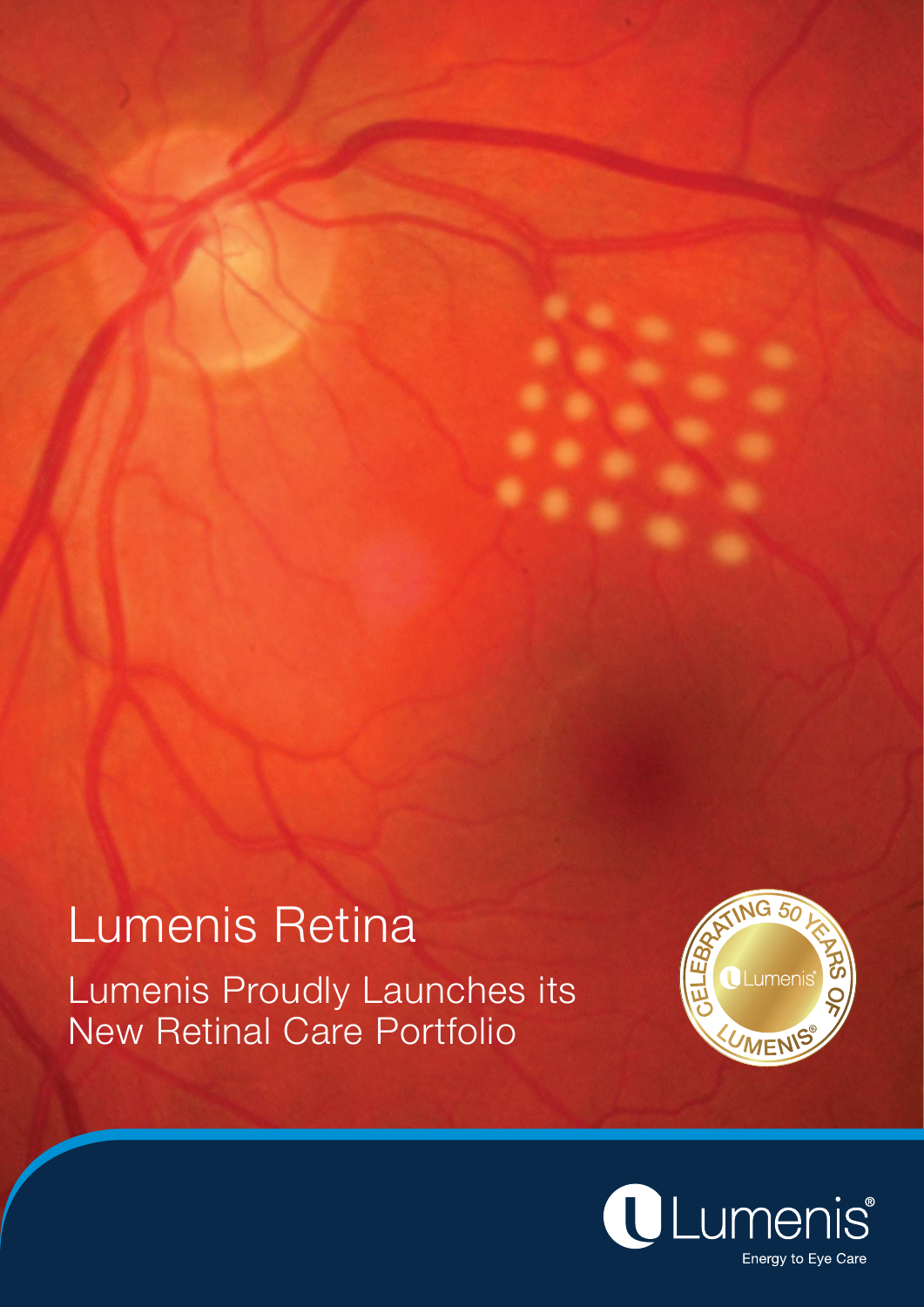



1970: Lumenis (previously Coherent) introduces the first argon laser photocoagulator in ophthalmology.

2016: Lumenis proudly launches the new retinal care portfolio, starring the Smart 532™, green photocoagulator with SmartPulse™.



# Smart<sub>532</sub>

## The SmartPulse™ of Retinal Care

Smart 532™ is the newest photocoagulator by Lumenis, enhanced with the advanced SmartPulse™ technology.

- Continuous wave and SmartPulse™ sub-threshold technology
- Superior laser stability due to advanced laser cavity technology
- 100% Lumenis Technology
- Exclusive and intuitive user interface
- Compact and lightweight
- Dual port designed to best fit the clinic
- 25 programmable user pre-sets
- SureSpot™ optics technology ensures sharply defined power on the retina with safe and low density power on the cornea

• Voice confirmation mode enables the physician to keep eyes on the patient while changing settings during treatment

### SmartPulse™ Mode

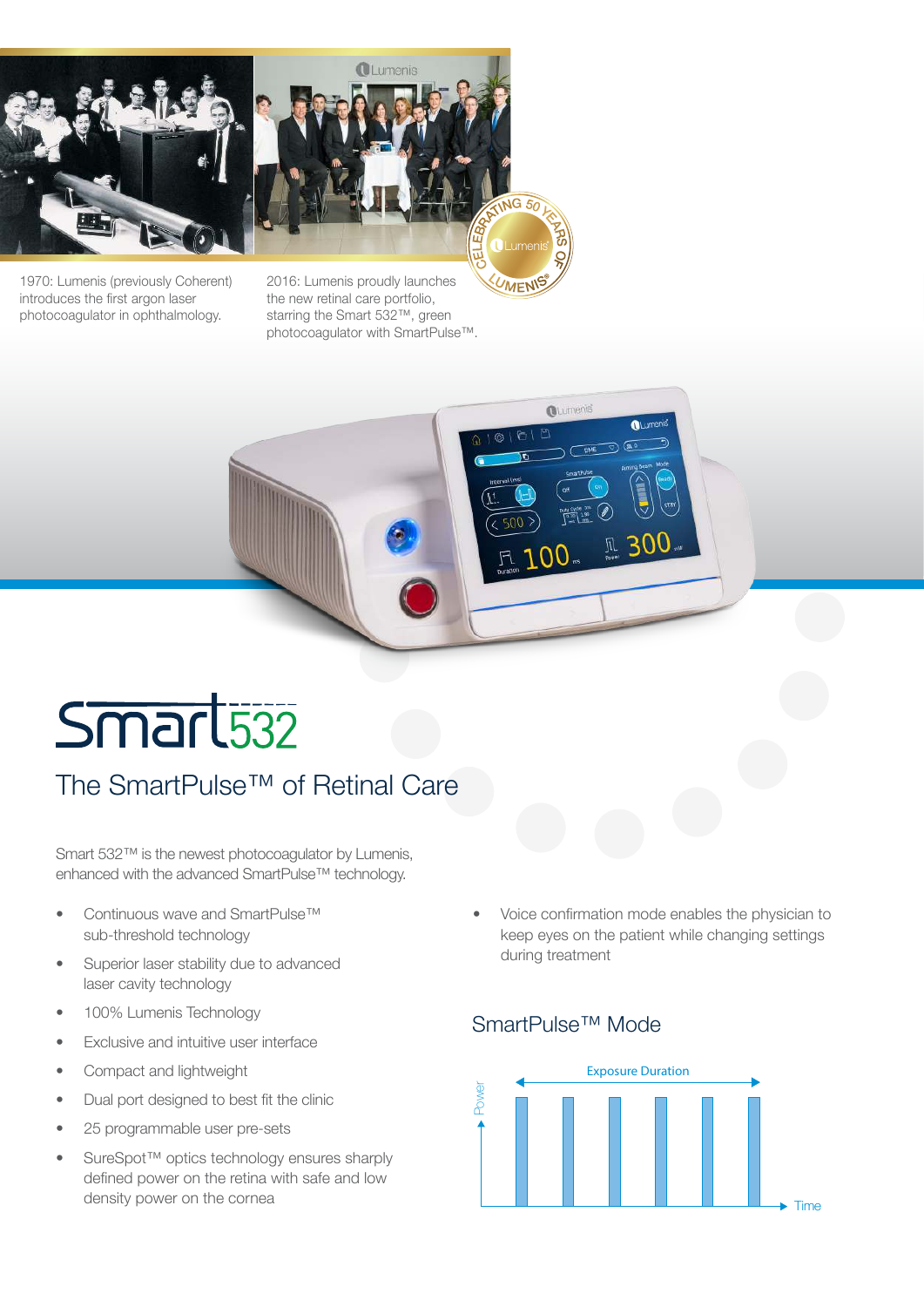

### Pattern Scanning Laser Technology

The Array™ LaserLink™ offers advanced pattern scanning capabilities compatible with all Lumenis laser systems and popular slit lamps, wavelength versatility, diverse adjustable patterns and a wide range of laser spot sizes.

Pattern scanning laser provides enhanced laser application uniformity, shortens treatment time, and offers more patient comfort.

## Vision One

OLumenis

### One System Three Wavelengths

Cleverly designed multi-wavelength photocoagulator with green (532nm), yellow (577nm) and red (659nm) wavelengths. A fully customized solution, allowing the physician to choose one, two, or three independent laser cavities, with the ability to upgrade the system at any time.

Lumenis is the pioneer of multi-wavelength photocoagulation technology (1983) and one of the global leaders in multi-color ophthalmic lasers.

Risks and warnings: Lumenis photocoagulators and delivery devices are intended solely for use by trained physicians. It is contraindicated for eyes with severe media opacities. Risks include increased macular edema and bleeding in areas of neovascularization. Refer to the operator manual for a complete list of intended use, contraindications and risks.